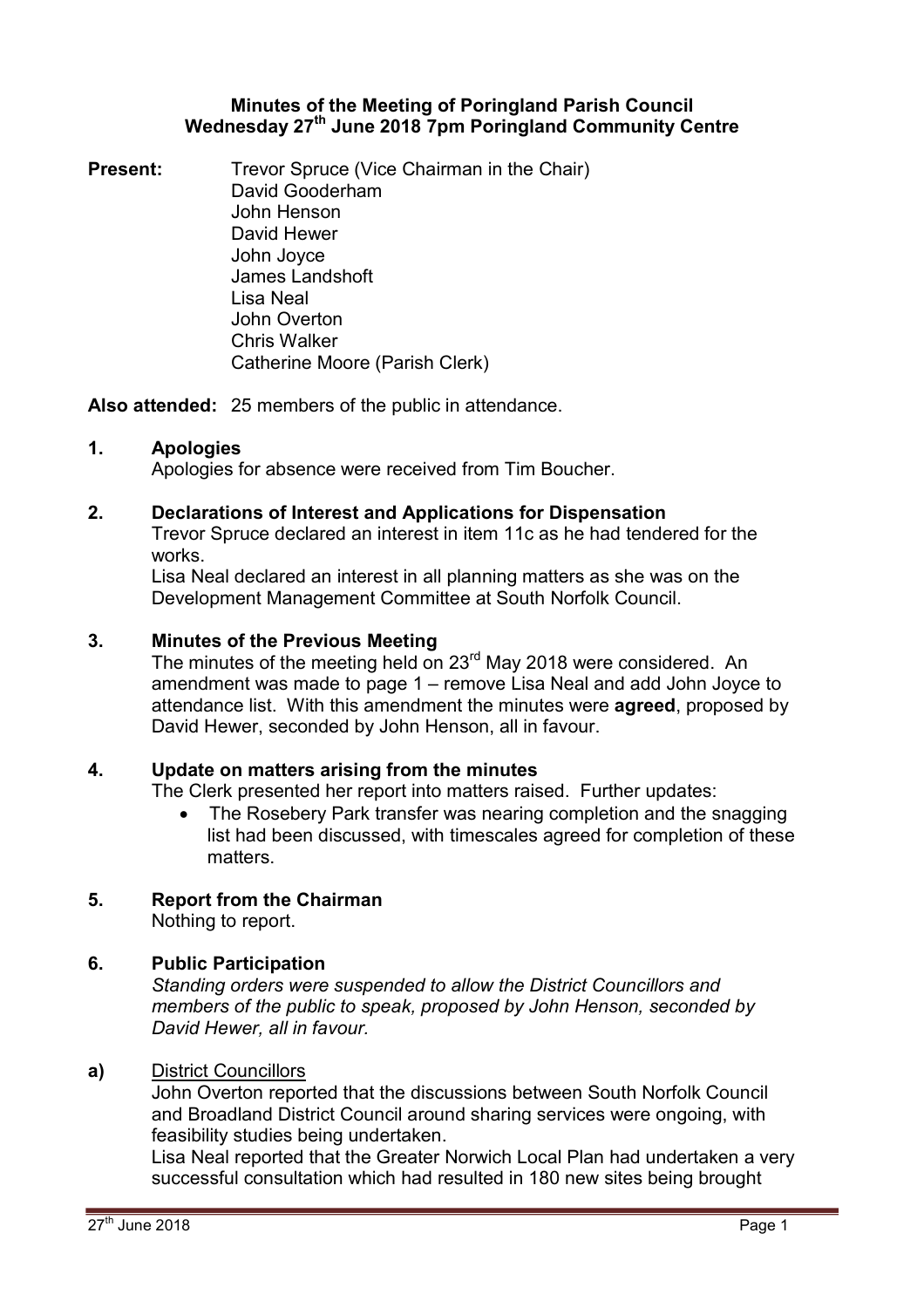forward. These would be assessed and consulted on in the coming months. Most people had expressed a preference for concentrated development, with mixed views on the concept of a new village. There was lots of support for economic growth, and for small / single storey dwellings. The Plan would be three months behind schedule due to the new sites for consultation. Lisa attended the launch of the GoGoHares in Wymondham, and promoted the free Wymondham Trails app.

South Norfolk On Show was scheduled for Sunday 1<sup>st</sup> July. The Community Pub of the Year competition was being launched.

# **b)** County Councillor

Vic Thompson had sent his apologies and circulated his report.

### **c)** Public Participation

A member of the public noted that there were faulty street lights at Rosebery, and was asked to report the details by email to the Clerk.

A representative of Rosebery Park addressed the Council regarding the fenced open space areas, expressing disappointment that the railings had been taken down and that the area was not now suitable for use by dogs off leads. It was felt that they had been taken down only due to their visual impact, and noted that the ones at the play area had remained. Disappointment was expressed that no signs had been put up saying no dogs, and that the bins had been installed, suggesting dogs were welcome. Concern was raised regarding planning permission for the replacement of the railings, and questions were asked about who allowed the situation to develop. The speaker noted that she worked to keep the area clear of fouling, and asked whether they were private residential areas. She felt that the community should have been given the opportunity to have their say on the removal of the railings. She noted that 11 people had signed in support of the proposal to retain a form of dog-friendly fencing around the spaces.

A member of the public spoke about the Mill Close planning applications, expressing concern that the proposed development would overlook existing properties. He noted that the land was elevated and currently had a single storey chalet dwelling, and that the proposal was in excess of one storey. Concern was expressed regarding piling which could destabilise existing properties. Concerns were raised that the property would result in exceeding the 8 dwellings allowed on a unadopted road. It was felt that the tower would be detrimental to the visual amenity, and that the invasion of privacy was against the Human Rights Act. It was felt that the proposals could devalue the existing properties.

A member of the public wished to record his concern regarding the trip hazard on the new cycleway, which had been signed off by Norfolk County Council.

A member of the public asked when the spine road could be opened even to pedestrian traffic. It was explained that Norfolk Homes would open the road as soon as possible, however it was within a construction site and so was not safe to do so. Planning applications were being submitted for that phase of construction.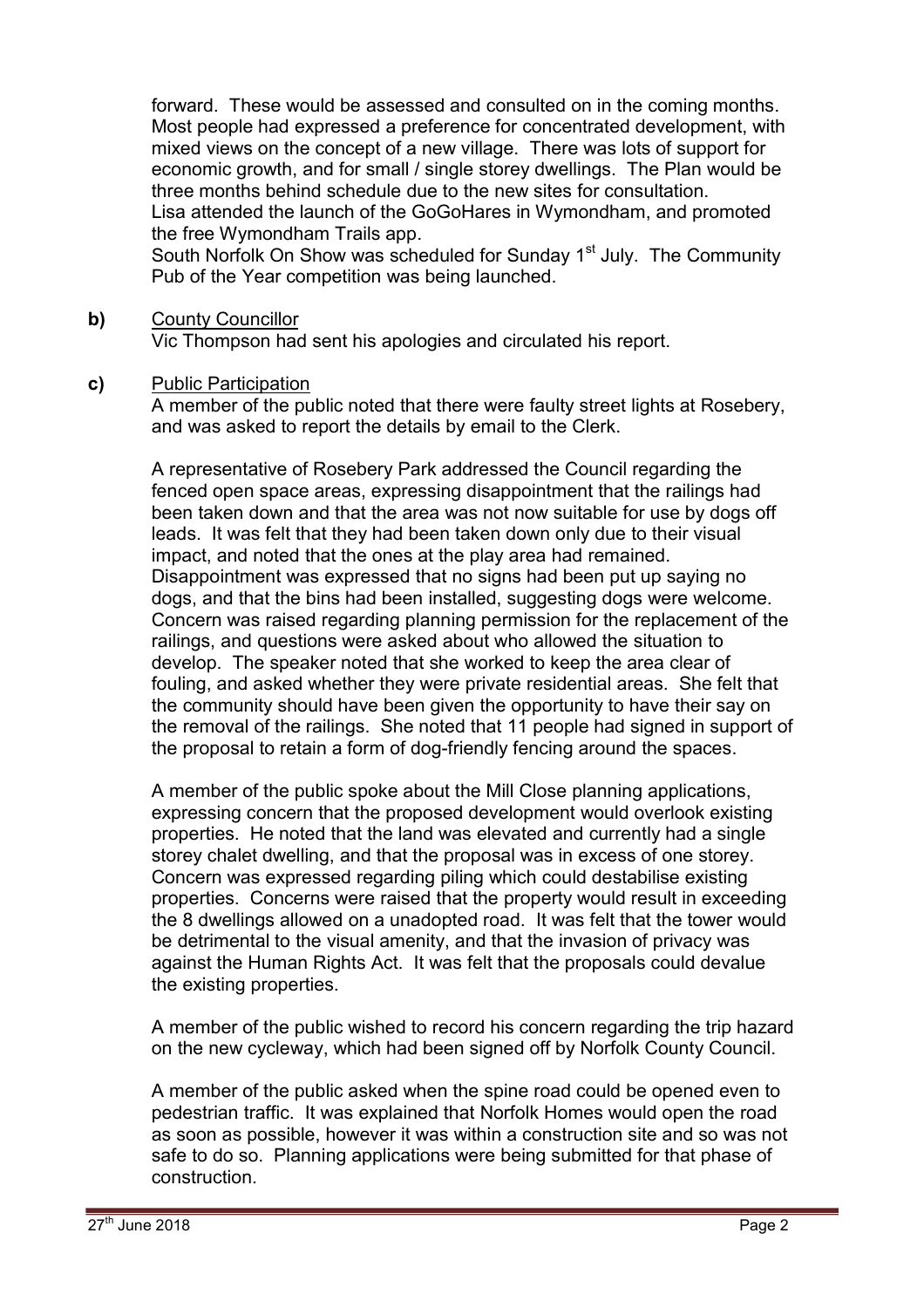A member of the public asked what was happening with the open space in Picton Close / Ponsonby Way. It was confirmed that the land still belonged to the developer and was not ready to be handed over. It was confirmed that permission had been given to fell an oak tree to create the spine road.

A member of the public stated that there would be no piling on the Mill Close development site, and that there would be no overlooking or infringement of privacy. He planned to tweak the application to extinguish the issues, and had sent photos showing the impact of the tower on the landscape.

A member of the public asked whether Parish Council meetings could be advertised on Facebook, it was **agreed** that this would be reintroduced. **Clerk**

 *Standing orders were reinstated.* 

*Lisa Neal left the meeting and sat in the public area.* 

#### **7. Planning**

- **a)**  Applications Received
- **i)**  2018/1210 Land west of Mill Close: Erection of single dwelling and garage.
- **ii)**  2018/1211 Land south of Mill Close: Erection of single dwelling and garage.

Trevor Spruce had viewed the plans and visited the site. He noted that he shared the concerns raised by residents. It was noted that the justification for the tower was misguided as there had not been a mill on site for 100 years. The development was intrusive and required proper planning justification. The District Councillor noted that the planning officer would be visiting the site before determining the application, and if he was minded to recommend approval, the application would be sent to Committee.

It was **agreed** to object to the application on the basis of loss of neighbouring amenity, inappropriate form of development, overcrowding, and loss of privacy, proposed by Trevor Spruce, seconded by David Gooderham, all in favour. **Clerk**

**iii)** 2018/1302 126B The Street: Extension to provide orangery, bedroom bay window and covered parking. Converting garage to exercise / treatment / carers accommodation.

> Chris Walker had viewed the plans and visited the site. He noted issues with the right of way access, with the owner of the track expressing concern about construction traffic. The plans did not deal with the treatment of surface water drainage. It was felt that there was a lack of clarity in the proposals as to whether this would be a commercial venture or was for private use. The loke was inadequate for a business-related volume of traffic and would result in an intensification of the use of the premises. **Clerk**

It was **agreed** to seek clarification on the business use of the premises and refuse if it was for business use, proposed by John Henson, seconded by Chris Walker, all in favour. The Clerk and Chairman were delegated to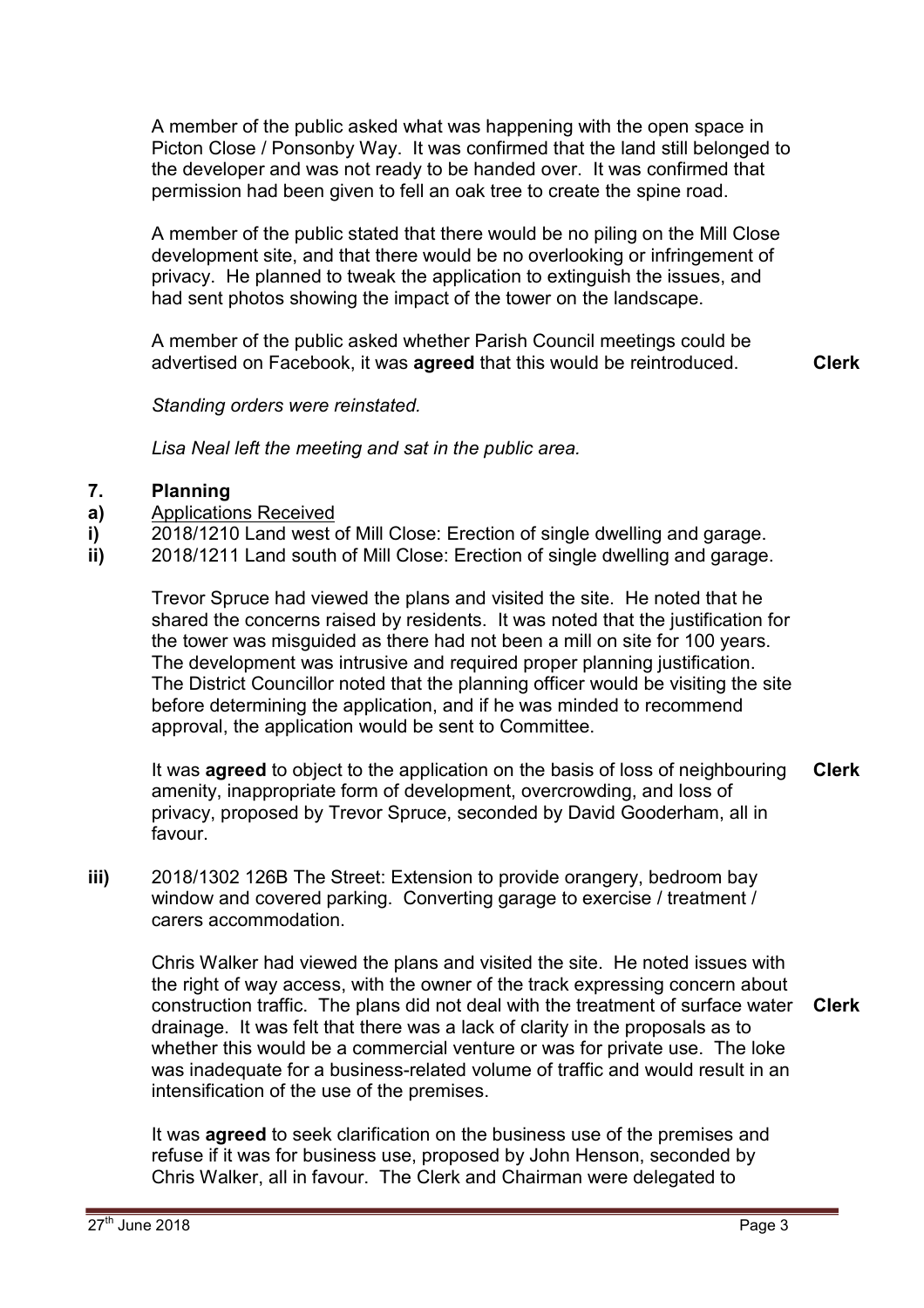respond once clarification had been received.

- **b)** Planning Decisions
- **i)**  2018/0718 Community Centre, Overtons Way: Extension to existing car park.
- **ii)**  2018/0755 27 Springfields: Single storey rear extension. **APPROVED**

*Lisa Neal returned to the meeting.* 

*Standing orders were suspended to allow the District Councillor to speak, proposed by John Henson, seconded by David Hewer, all in favour.* 

Lisa Neal briefed the meeting on the Orsted Hornsea 3 proposals. It was noted that South Norfolk Council were a statutory consultee, and that the potential visual impact of the building from the A47 and surrounding areas was massive. Visuals from the consultation documents were shown. It was noted that South Norfolk Council had requested that the visual impact be minimised by sinking it into the ground and painting it grey. It was **agreed** to respond to the consultation by requesting that the building be grey rather than green, and that the smaller of the buildings be planned for Mangreen. The building should be sunk into the ground as far as possible and masked into the landscape. It should not have an impact on the nearby listed building of Keswick Hall. Proposed by John Henson, seconded by James Landshoft, all in favour.

### **8. Correspondence and Consultations**

### **a)**  Dog Friendly Gated Areas

Correspondence from a member of the public was noted. John Overton gave an overview of the background behind the public open spaces in Lansdowne Drive, noting that there had been no mention of railings in the particulars for the sale of the houses. Planning permission could not be found, and it was felt that the situation had been badly managed by Big Sky. It was confirmed that dogs were permitted in the spaces if they were unfenced, and the spaces were for any member of the public to use. The space was never designated as a dog park, although dog bins were installed to combat the issue of fouling. There was a great deal involved in setting up a dog park, including rules, shade, water and location. It was suggested that a dog park could be considered in the plans for the Community Land Project, if this was felt appropriate and was supported by the community. Discussion ensued regarding the concept of a dog park in Poringland, and it was **agreed** to look at the feasibility of a designated dog park area within the village, proposed by Trevor Spruce, seconded by David Hewer, all in favour.

**Clerk**

# **b)** Carer Friendly Communities

Correspondence from Norfolk Family Carers was noted. It was **agreed** that as this was being picked up by the Good Neighbours Scheme, the Parish Council did not need to take any further action.

# **c)** Parish Partnership Fund

Correspondence from Norfolk County Council was noted. Councillors were

**Clerk**

**APPROVED**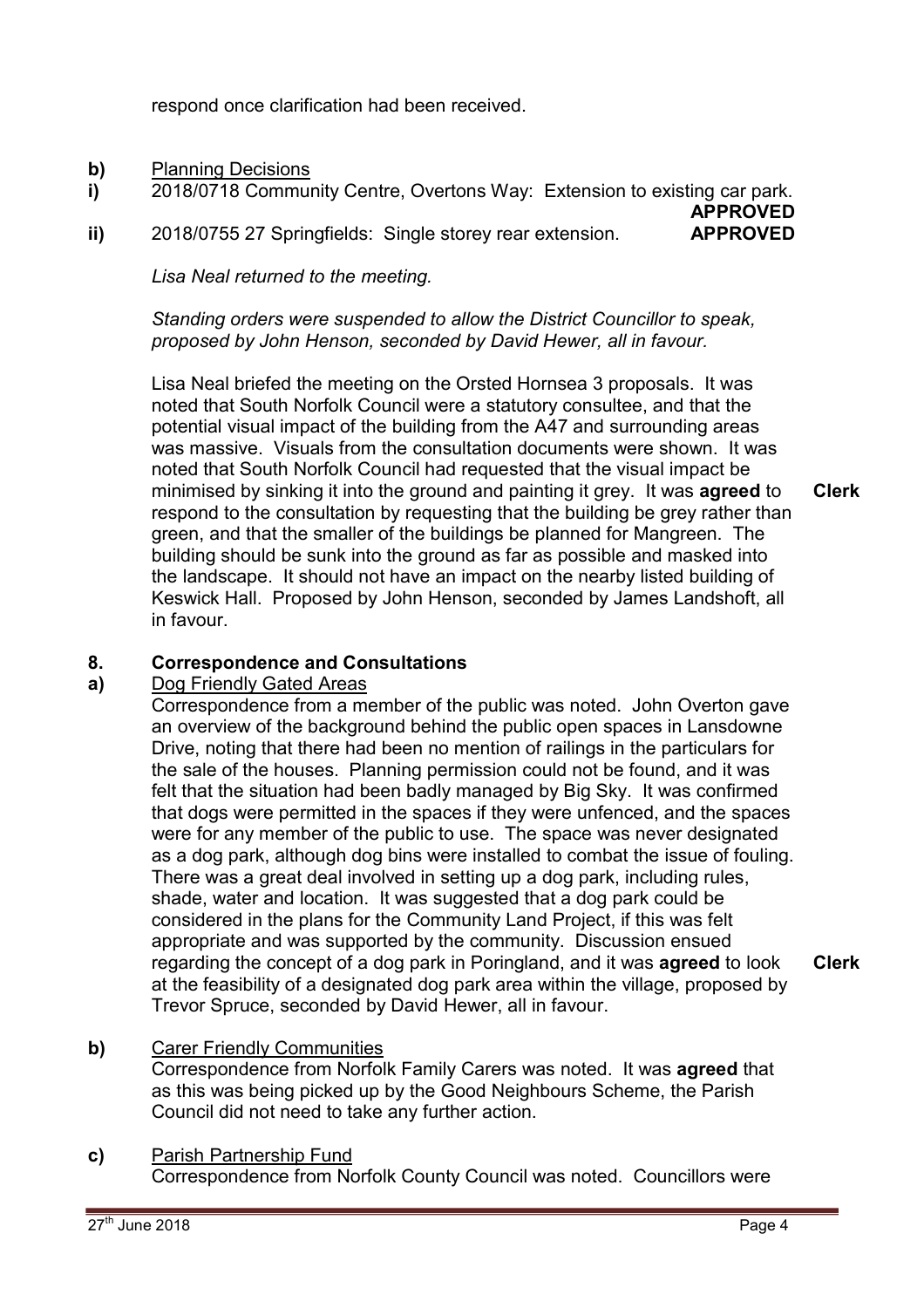reminded that an enquiry had been made about white lining along Devlin Drive with a view to this being part of an application.

#### **9. Finance**

**a)**  Receipts, Payments, and Bank Reconciliation The receipts, payments and bank reconciliation for May 2018 were presented and **noted**.

# **b)** Accounts for Payment

It was **agreed** to pay the following accounts, proposed by John Henson, seconded by David Hewer, all in favour. Trevor Spruce and John Henson would authorise the payments. Staff Salaries £6,008.51

|                                | Staff Salaries                  | LO,UU8.5T |
|--------------------------------|---------------------------------|-----------|
| <b>HMRC</b>                    | <b>PAYE &amp; NIC</b>           | £2,070.56 |
| <b>Norfolk Pension Fund</b>    | Superannuation                  | £2,159.76 |
| BT                             | <b>Telephone and Broadband</b>  | £43.92    |
| <b>Norfolk Copiers</b>         | Printing                        | £52.63    |
| Norse Eastern                  | <b>Printing - Annual Report</b> | £699.00   |
| <b>Norfolk PTS</b>             | <b>Chairman Training</b>        | £75.00    |
| Microshade                     | Hosted IT                       | £217.62   |
| Parish Online                  | Subscription                    | £70.50    |
| <b>Total Gas &amp; Power</b>   | <b>CC Electricity</b>           | £748.96   |
| <b>ESPO</b>                    | CC Gas - May 2018               | £51.09    |
| <b>ESPO</b>                    | CC Gas - April 2018             | £101.17   |
| Wave                           | <b>CC Water</b>                 | £230.91   |
| WorldPay                       | <b>Card Machine Charges</b>     | £3.22     |
| <b>MPS Doors</b>               | Door Repair                     | £2,274.00 |
| Roger Hyde Flooring            | Floor Refurb - Balance          | £1,816.20 |
| M Grapes                       | Kitchen Door Repair             | £35.00    |
| <b>Norwich Electrical</b>      | <b>Hand Drier</b>               | £248.54   |
| Pitkin & Ruddock               | <b>Air Conditioning Repair</b>  | £466.20   |
| R McCarthy                     | <b>Event Expenditure</b>        | £50.85    |
| <b>M</b> Roberts               | <b>Disco Deposit</b>            | £100.00   |
| <b>Temple Brothers</b>         | <b>Dreamers Balance</b>         | £800.00   |
| Wave                           | <b>Cemetery Water</b>           | £10.75    |
| <b>Compass Blinds</b>          | <b>Pavilion Blinds</b>          | £576.00   |
| Eon                            | P Field Electricity             | £380.02   |
| <b>Cemetery Dev Services</b>   | <b>Ground Water Audit</b>       | £4,320.00 |
| <b>Abbey Memorials</b>         | <b>Memorial Repairs</b>         | £1,470.00 |
| Glasdon                        | <b>Bins</b>                     | £1,307.05 |
| Vortex                         | <b>Grounds Maintenance</b>      | £191.66   |
| Garden Guardian                | <b>Grounds Maintenance</b>      | £870.22   |
| Veolia                         | Waste                           | £99.56    |
| <b>Spruce Landscapes</b>       | <b>Grounds Maintenance</b>      | £945.00   |
| <b>Spruce Landscapes</b>       | Bin Install / Mulberry Access   | £1,729.32 |
| Barclaycard                    | Various                         | £662.26   |
| <b>Hugh Crane Cleaning</b>     | <b>Cleaning Materials</b>       | £344.13   |
| <b>Bartlett Signs</b>          | <b>Signs</b>                    | £361.20   |
| <b>Banqueting Hire Service</b> | Tables - 60's Night             | £115.60   |
| <b>Havwoods Accessories</b>    | <b>Floor Maintenance Chems</b>  | £63.94    |